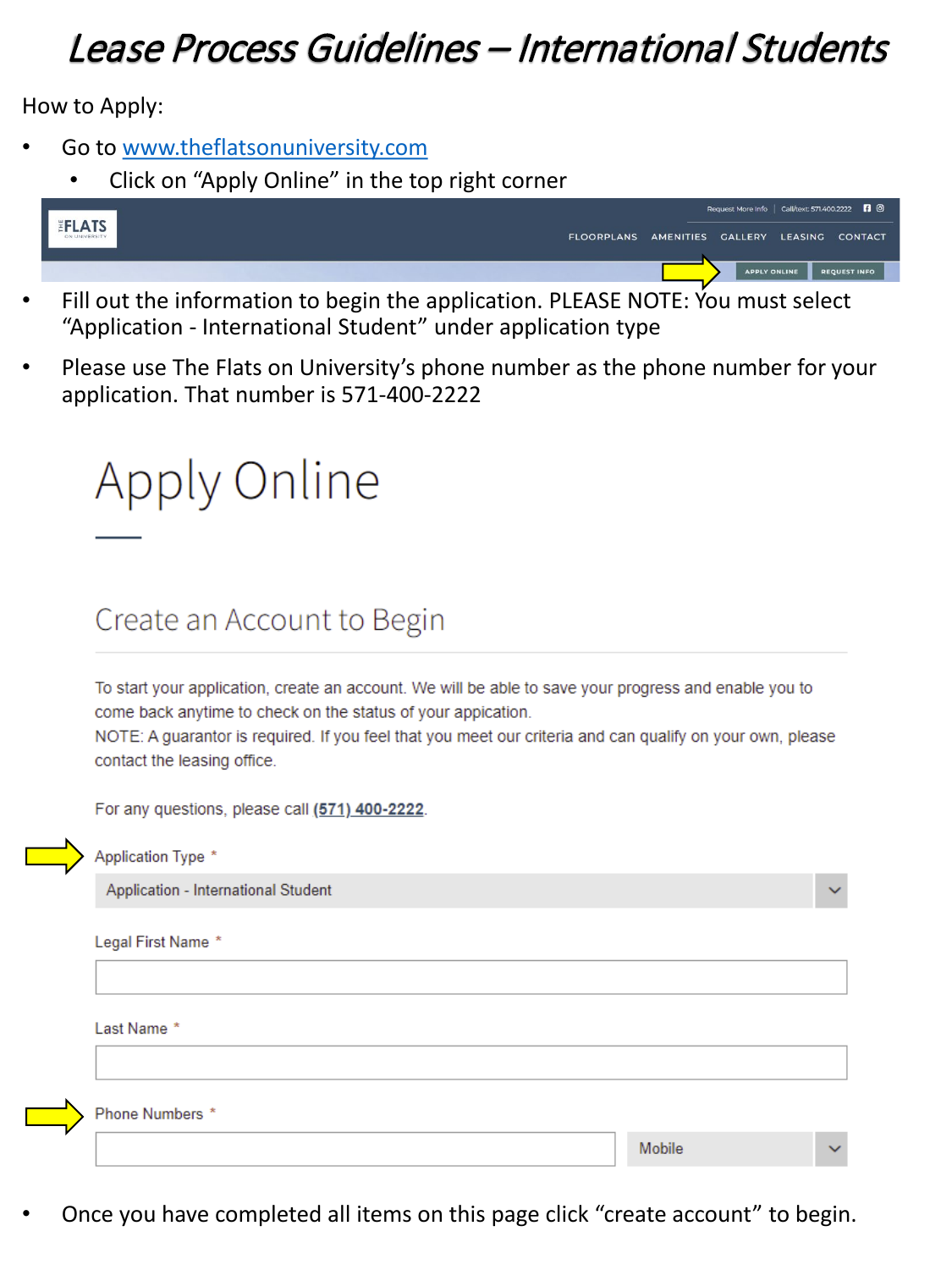• Select the Annual lease term and click "Save & Continue" Application - International Student

| Location                                              | Options | <b>Basic Info</b> | Addl. Info | Education | Roommates | Financial | People |
|-------------------------------------------------------|---------|-------------------|------------|-----------|-----------|-----------|--------|
| Location                                              |         |                   |            |           |           |           |        |
| Please select your leasing term and floor plan below. |         |                   |            |           |           |           |        |
|                                                       |         |                   |            |           |           |           |        |

Next, select the floorplan you would like. Please note that some "Room Types" are "Private" while others are "Shared."

| 4 Bedroom 13<br>3 Bedroom 4<br>2 Bedroom 8                                                    |                |
|-----------------------------------------------------------------------------------------------|----------------|
| D <sub>1</sub><br>4 Bedroom / 4 Bathroom 1387 Sq. Ft.                                         |                |
| Room Types<br>$\bigcirc$ Private                                                              | Rent<br>\$1079 |
| ments.<br><b>CLASS</b><br>雷<br><b>Select</b><br><b>DOCUM</b><br>$\mathbb{R}$ and $\mathbb{R}$ |                |

• Click Save & Continue at the bottom of the page and select any applicable "Options" on the next tab.

| Are you a citizen of the United States?* |                          |              |  |
|------------------------------------------|--------------------------|--------------|--|
| $\bigcirc$ Yes $\bigcirc$ No             |                          |              |  |
| Do you have an SSN?*                     |                          |              |  |
| $O$ Yes $\bullet$ No                     |                          |              |  |
| Additional Identification Types *        |                          |              |  |
| <b>Passport Number</b>                   |                          | $\checkmark$ |  |
| Passport Number *                        |                          |              |  |
|                                          |                          |              |  |
| Issue Date *                             | <b>Expiration Date *</b> |              |  |
| mm/dd/yyyy                               | mm/dd/yyyy               |              |  |
| Country                                  |                          |              |  |
| <b>United States</b>                     |                          | $\checkmark$ |  |

• Under the "Basic Info" section you will select that you are NOT a US Citizen, and that you do NOT have a Social Security Number. In the dropdown box for "Additional Identification types please select "Passport Number" and enter the required information.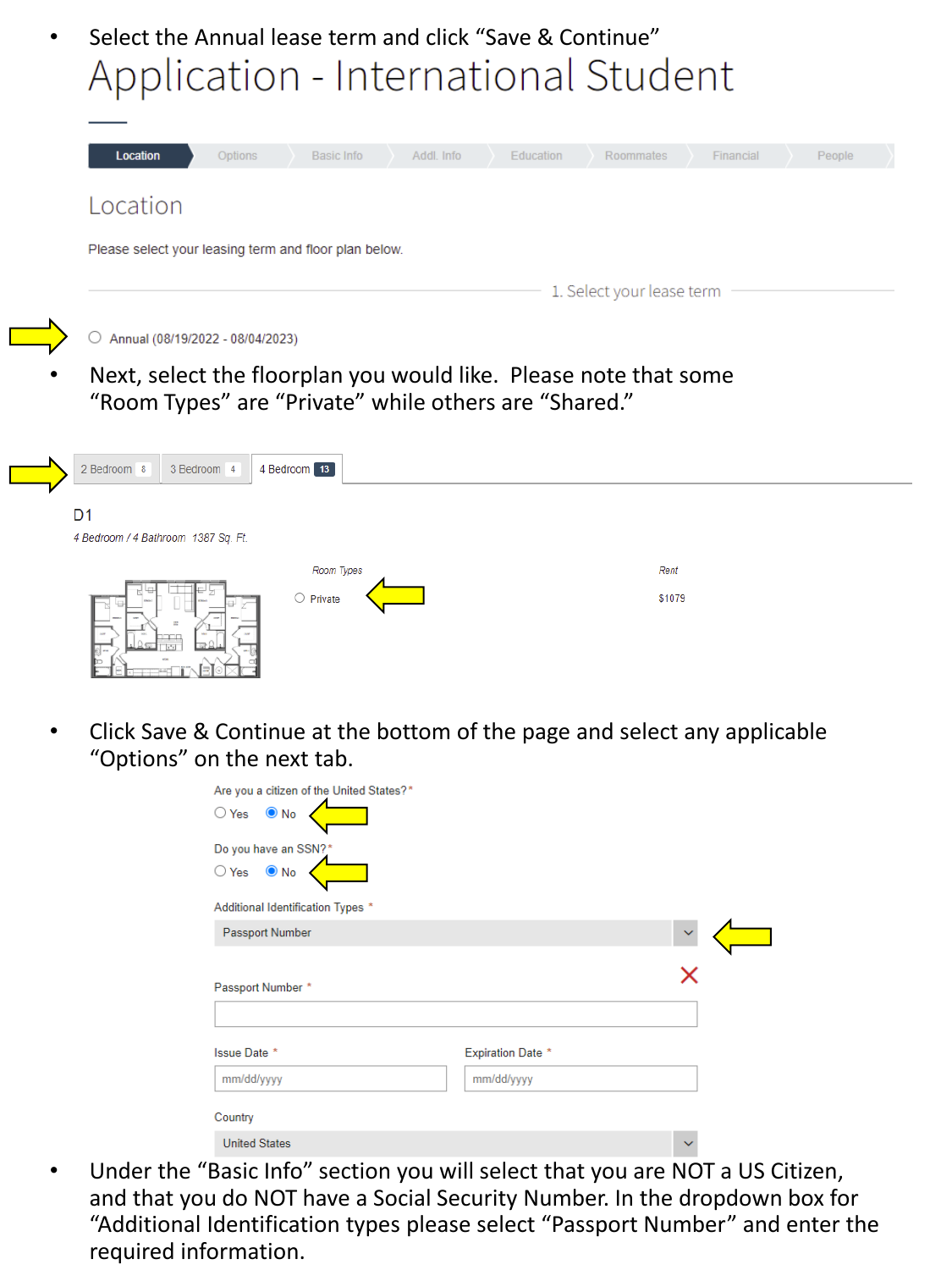• On the "People" section, please do not add a Guarantor. Guarantor is not required for international students; you will provide a copy of your I-20 prior to move-in. Guarantors

Guarantors are individuals who are financially responsible for your lease commitment but will not be living in your apartment.

Would you like to add a guarantor?\*



- "Summary" Tab You will be required to upload a photo identification, this will need to be a photo of your passport.
- If you have a copy of your I-20/F-1 Certificate you can upload it at this time, though it is not required during the application. You can submit this document at a later time.

| Document Uploads                                                                                       |
|--------------------------------------------------------------------------------------------------------|
| Photo ID Required.                                                                                     |
| Photo Identification - Government Issued * (accepted document types: .txt, .pdf, .doc, .docx, img-all) |
| Add a File                                                                                             |
|                                                                                                        |
|                                                                                                        |
| I-20/F-1 Certificate (accepted document types: .txt, .pdf, .doc, .docx, img-all)                       |

• "Payment" Tab - If you're applying for a 4 bedroom, use code ALLFEESWAIVED. All other floor plans should use WAIVED150 to have your security deposit waived.

| <b>Current Charges</b>        |          |
|-------------------------------|----------|
|                               | \$50.00  |
|                               | \$150.00 |
|                               |          |
|                               |          |
|                               | \$1.95   |
| Total Due Now <b>\$201.95</b> |          |
| Promotional Code              |          |
|                               |          |

• Click "Finish" at the bottom and your application will be complete. Once complete, you will be directed to your resident portal where you will see the link taking you to the lease agreement.